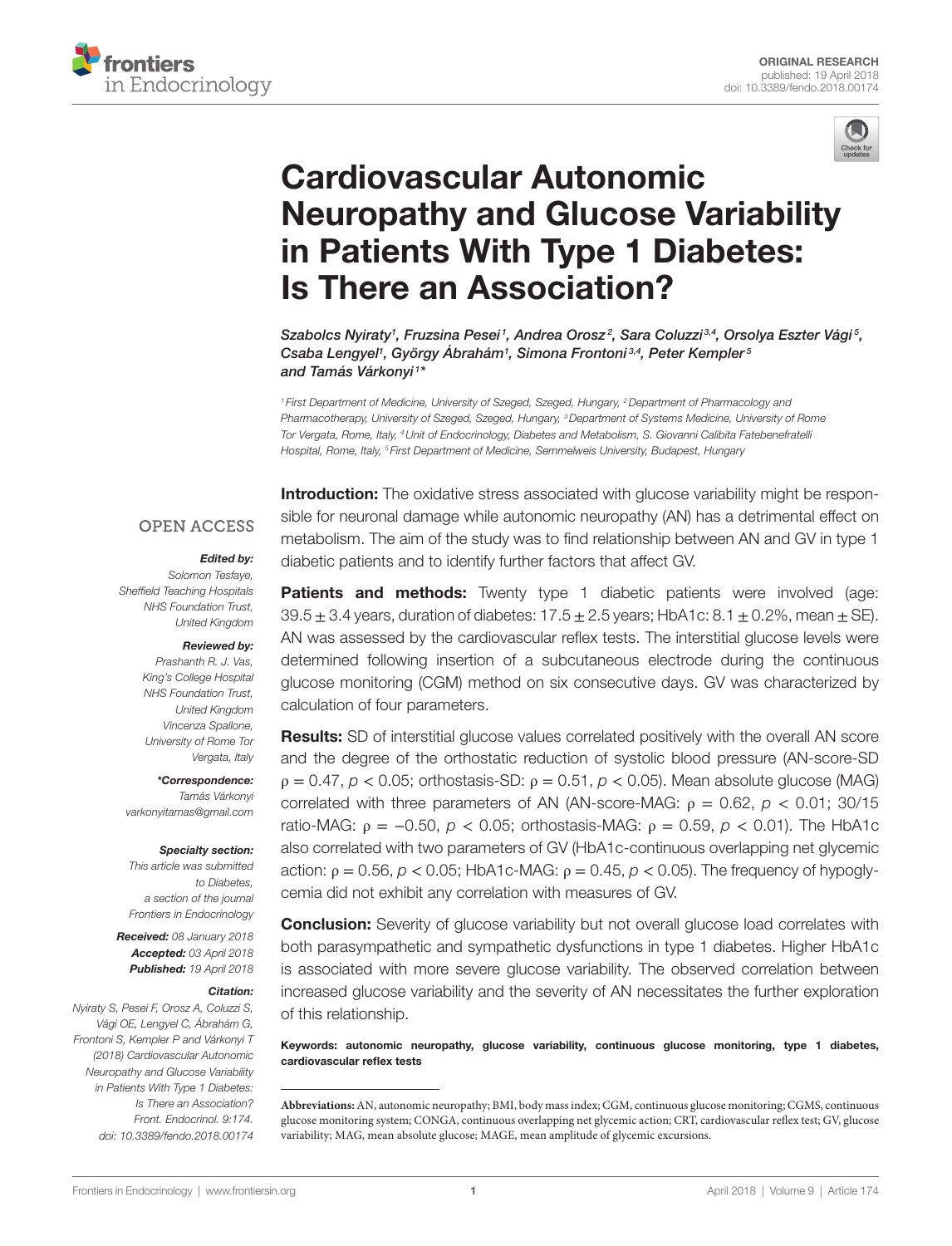# INTRODUCTION

Large prospective trials provided clear evidence two decades ago that long-term hyperglycemia due to less intensive treatment is associated with micro- and macrovascular complications in patients with diabetes ([1](#page-6-0), [2\)](#page-6-1). Later the detrimental role of recurrent hypoglycemic episodes and acute as well as chronic hyperglycemia was also proven in the development of severe disorders of several important organ systems ([3](#page-6-2), [4](#page-6-3)). Fasting and postprandial glucose as well as HbA1c are generally used in clinical studies and the everyday practice to express the glycemic control of diabetic patients. However, the value of all three parameters is limited as fluctuations of glucose are not characterized by them ([5](#page-6-4)). Thus, the concept of glucose variability (GV) was introduced to describe the variations of glucose levels ([6](#page-6-5)). The variability of blood or interstitial glucose as well as HbA1c reflects the level of deviations from the mean value of these parameters [\(7\)](#page-6-6). Keeping the strict balance of carbohydrate metabolism is a real challenge in a diabetic patient as several factors may influence the actual glucose values such as age, cognitive impairment, or liver and kidney failure [\(8](#page-6-7)). Moreover, glycemic stability is influenced by antidiabetic therapy, diet, and body composition ([9](#page-6-8)). Reduced beta-cell function is one of the most important risk factors of GV and an inverse relationship between residual C-peptide levels and glucose variability has been shown in type 1 diabetic patients ([10\)](#page-6-9). Beta-cell dysfunction might be associated with glycemic instability in type 2 diabetic patients as well ([11\)](#page-6-10). In type 1 diabetic patients, hyperglycemia is primarily related to the loss of endogenous insulin secretion, while the impaired glucagon response to hypoglycemia explains the susceptibility to abnormally low glucose values ([12\)](#page-6-11). These observations suggest the hypothesis of a more pronounced GV in type 1 than in type 2 diabetic subjects. However, most of the previous studies about the detrimental effects of GV were conducted on type 2 diabetic patients, and thus the possible differences in causes and consequences of GV between type 1 and type 2 diabetic patients have not been clearly analyzed up to now. Exploration of the factors responsible for this metabolic situation in type 1 diabetes is an important aim of a clinical research. The potential role of autonomic neuropathy (AN) in the development of higher GV should be studied as well. There is a considerable interplay between diabetic neuropathy and GV. On the one hand, the potential role of GV in the development of neuronal damage is discussed ([13\)](#page-6-12). On the other hand, manifestations of AN and peripheral neuropathy may lead to metabolic imbalance [\(14](#page-6-13)). In the present study, we aimed to assess a potential connection between GV and cardiovascular AN among patients with type 1 diabetes. We also investigated further possible pathogenetic factors of GV including HbA1c, body mass index (BMI), gender, age, daily insulin dose, diabetes duration, and frequency of hypoglycemia.

# MATERIALS AND METHODS

### **Patients**

Twenty type 1 diabetic patients with diabetes were involved in the study (age:  $39.5 \pm 3.4$  years, duration of diabetes:  $17.5 \pm 3.4$  years; mean  $\pm$  SE). They were non-obese (BMI: 22.3  $\pm$  0.8 kg/m<sup>2</sup>) and their mean HbA1c was  $8.1 \pm 0.7$ %. All patients applied multiple daily injections of analog insulins, their mean daily insulin dose was  $42.8 \pm 2.9$  U. Further anthropometric and clinical parameters of the patients can be found at Table S1 in Supplementary Material. Patients with atrial fibrillation, acute infection, thyroid disease, or chronic alcohol consumption were excluded from the study. The study was approved by the Regional Scientific and Research Ethical Committee of the Albert Szent-Györgyi Health Center at University of Szeged. All subjects have given written informed consent of the study.

#### Assessment of AN

Cardiovascular consequences of AN were detected to characterize the presence and severity of the neuronal dysfunction. The five standard cardiovascular reflex tests (CRT) were applied [\(15](#page-6-14)). These measurements provide a non-invasive, clinically relevant, reproducible, and standardized gold-standard determination of autonomic function [\(16](#page-6-15)). Three of these tests record the change of heart rate during specific maneuvers, while other two tests were designed to evaluate blood pressure changes ([17](#page-6-16)). Most of the tests aiming to detect changes in heart rate are used primarily (but not exclusively) for the assessment of parasympathetic innervation, while the blood pressure responses predominantly reflect the impairment of sympathetic functions. The heart rate changes were analyzed during deep breathing, in positions of lying and standing up (30/15 ratio), and during and after of Valsalva maneuver. Systolic blood pressure was determined in response from lying to standing up, and diastolic pressure change was measured during a sustained handgrip. The results of each CRT were correlated with the calculated parameters of GV. Finally each CRT was scored as 0 (normal), 1 (borderline), or 2 (abnormal), and by this method an autonomic score (0–10) was calculated to express the overall severity of AN. Age-corrected normal reference values were applied based on the definition of Ewing and the recommendations of the Toronto Neuropathy Expert Group [\(17](#page-6-16), [18\)](#page-6-17). The tests were performed in postprandial state, after breakfast. In case of actual hypo- or hyperglycemia, the tests were not done.

### Determination of GV

Glucose variability was calculated from the results of a continuous glucose monitoring (CGM) system (Ipro 2 with Enlite sensor, Medtronic Minimed Inc.). During this procedure, a tiny flexible electrode was placed under the skin. The electrode continuously measured the glucose levels of the interstitial fluid. 288 glucose readings were detected per 24 h and the total period of continuous measurement was 6 days. The measured glucose values became available following the download of the detected data. SD, mean amplitude of glycemic excursions (MAGE), continuous overlapping net glycemic action (CONGA), and mean absolute glucose (MAG) of interstitial fluid were calculated to characterize GV ([19\)](#page-6-18).

## Analysis of Possible Pathogenetic Factors Responsible for Glucose Variability

To identify potential factors impacting on GV, HbA1c, BMI, age, diabetes duration, and daily insulin dose of patients were explored.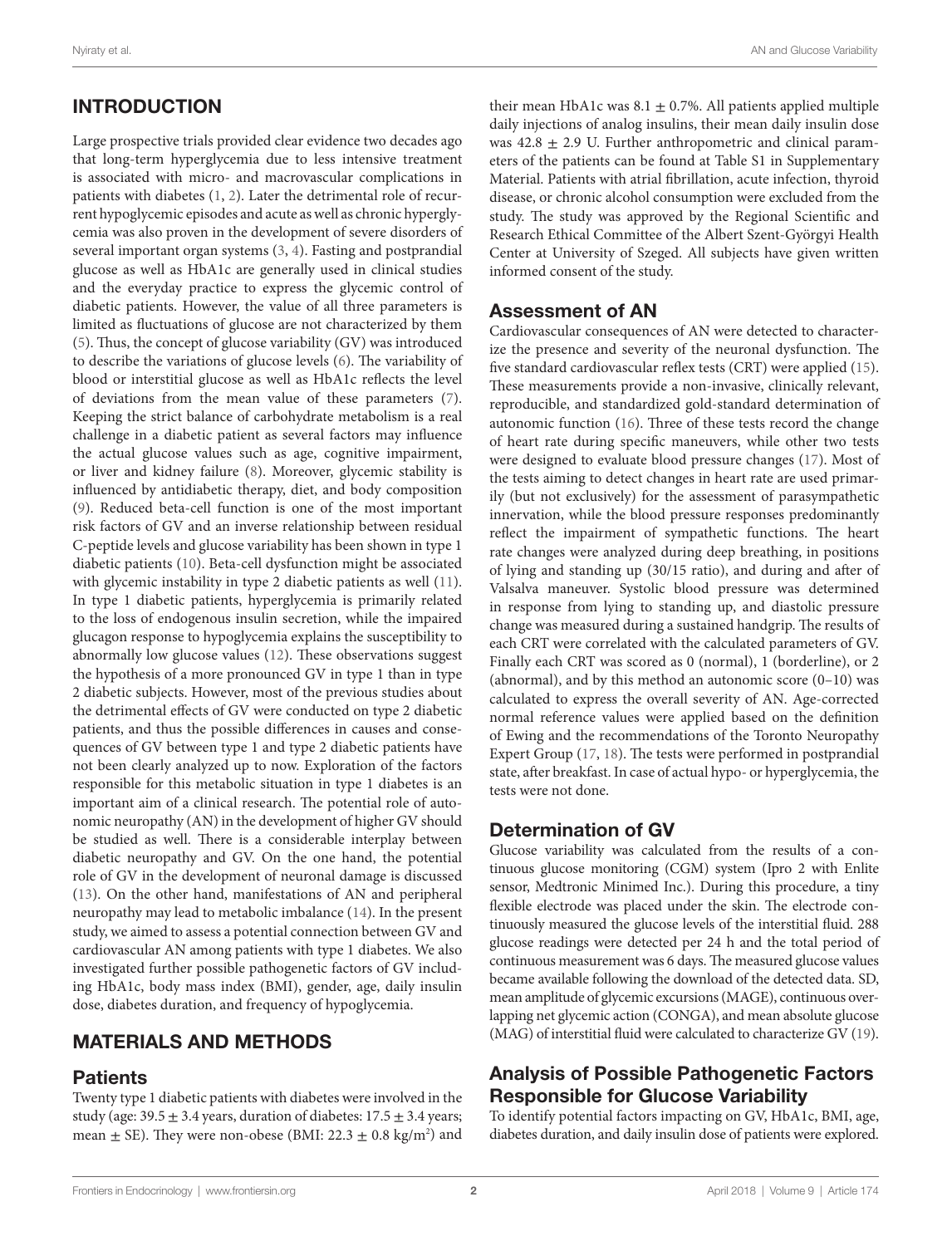Nyiraty et al. AN and Glucose Variability

Different categories of hypoglycemia were also characterized. Measured hypoglycemia was defined when blood glucose was below 3.9 mmol/L detected by continuous glucose monitoring system (CGMS). Severe hypoglycemia was categorized if serious cognitive impairment requiring assistance from another person associated with blood glucose lower than 3.9 mmol/L occurred. Hypoglycemia unawareness was established if a measured hypoglycemia was not recognized by the patient.

Statistical analyses between different parameters of glucose variability and the patients' characteristics were performed with the Spearman correlation test and multiple regression analysis. Statistical significance was defined by  $p < 0.05$ . The statistical analyses were performed using the SigmaStat 4.0 Systat Software package.

#### RESULTS

The mean values of the measured CRT and variability parameters in type 1 diabetic patients are listed in **[Table 1](#page-2-0)**. The CRT mean values of the patient group reflected a moderate autonomic impairment, while all measured mean GV parameters of the patients were higher than the previously published reference

<span id="page-2-0"></span>TABLE 1 | Results of cardiovascular reflex tests and glucose variability parameters in type 1 diabetic patients.

| Autonomic neuropathy (AN) test                  | <b>Type 1 diabetic</b><br>patients (mean $+$ SE) |
|-------------------------------------------------|--------------------------------------------------|
| Heart rate response to deep breathing           | $23.9 \pm 2.6$ (beats/min)                       |
| 30/15 ratio                                     | $1.15 \pm 0.07$                                  |
| Valsalva ratio                                  | $1.72 \pm 0.13$                                  |
| Diastolic blood pressure response to handgrip   | $16.2 \pm 2.7$ (mm Hg)                           |
| Systolic blood pressure response to standing up | $7.6 \pm 1.4$ (mm Hg)                            |
| AN score                                        | $2.1 \pm 0.4$                                    |
| Patients without AN                             | 10/20                                            |
| Patients with early AN                          | 5/20                                             |
| Patients with severe AN                         | 5/20                                             |
| <b>GV</b> parameter                             |                                                  |
| Continuous overlapping net glycemic action      | $8.09 \pm 0.4$ mmol/L                            |
| SD                                              | $3.49 \pm 0.1$ mmol/L                            |
| Mean amplitude of glycemic excursions           | $6.12 \pm 0.2$ mmol/L                            |
| Mean absolute glucose                           | $2.25 + 0.2$ mmol/L                              |

values in healthy subjects [\(19](#page-6-18)). As a next step of the analysis, the patients were divided into two groups: patients with AN scores 0–1 ( $n = 10$ ) and patients with AN scores 2–10 ( $n = 10$ ). The GV parameters were compared and no significant difference was proven between the groups with a tendency of higher GV parameters in the AN group (CONGA:  $7.6 \pm 0.55$  vs  $8.5 \pm 0.56$  mmol/L,  $p = 0.235$ ; SD: 3.3  $\pm$  0.15 vs 3.67  $\pm$  0.18 mmol/L,  $p = 0.129$ , MAGE:  $5.9 \pm 0.4$  vs  $6.2 \pm 0.16$  mmol/L,  $p = 0.678$ ; MAG: 2.16  $\pm$  0.3 vs 2.33  $\pm$  0.09 mmol/L,  $p = 0.06$ ; patients without AN vs patients with AN, mean  $\pm$  SE). The further analyses were done on the whole group ( $n = 20$ ). The AN scores calculated from the CRT-s expressing the overall severity of cardiovascular AN correlated positively with the SD of continuously measured interstitial glucose levels ( $\rho = 0.47$ ,  $p < 0.05$ ; **Figure 1**) thus showing that higher glucose variability expressed with SD was associated with more severe cardiovascular AN in this group of type 1 diabetic patients. The statistical analysis revealed a further positive correlation between SD of the continuously measured glucose values and the systolic blood pressure response to standing ( $\rho = 0.51$ ,  $p < 0.05$ ; **[Figure 1](#page-2-1)**). This observation reflects pronounced systolic fall of blood pressure due to sympathetic AN in the presence of GV characterized by higher SD. The relationship between GV and AN was further strengthened by the fact that MAG, a marker of GV correlated positively with the AN scores of the patients ( $\rho = 0.62$ ,  $p < 0.01$ ; **[Figure 2](#page-3-0)**). Higher MAG values were associated with significantly lower results of the 30/15 ratio (heart rate response to standing). The negative correlation coefficient ( $\rho = -0.5$ ,  $p < 0.05$ ) reflects impaired cardiovascular autonomic function among patients with more severe GV (**[Figure 2](#page-3-0)**). Similarly to SD, MAG also correlated positively with the degree of orthostatic systolic blood pressure fall supporting the association between GV and sympathetic dysfunction ( $\rho = 0.59$ ,  $p < 0.01$ ; **Figure 2**). When AN scores were also calculated after the exclusion of the handgrip tests, similarly, significant correlations were found between SD, MAG, and AN scores (SD-AN score:  $ρ = 0.62$ ,  $p < 0.01$ , MAG-AN score:  $\rho = 0.51$ ,  $p < 0.05$ ). When the correlations were adjusted for HbA1c, age, and duration of diabetes at a multivariate analysis the relationship between SD and the systolic blood pressure response to standing remained significant ( $r = 0.49$ , *p* < 0.05). Higher HbA1c levels were associated with increased



<span id="page-2-1"></span>FIGURE 1 | Correlations between SD of continuously measured interstitial glucose levels and cardiovascular reflex tests.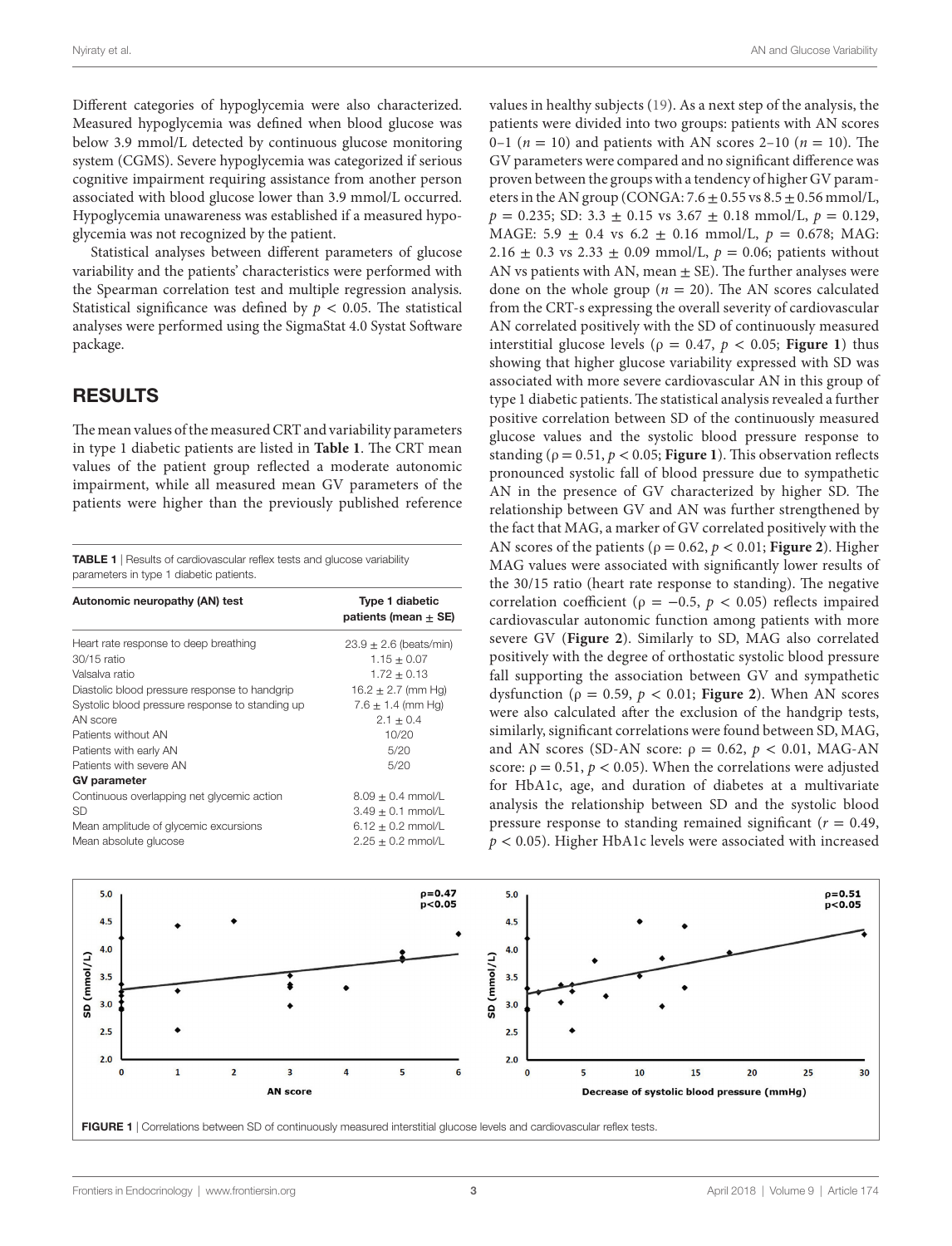

GV as measured by CONGA (**[Figure 3](#page-4-0)**) or MAG (**[Figure 3](#page-4-0)**). This observation was proven by the positive statistical correlation between HbA1c and CONGA ( $\rho = 0.56$ ,  $p < 0.05$ ) and MAG ( $\rho = 0.45$ ,  $p < 0.05$ ). No statistical correlations were found between age, duration of diabetes, daily insulin dose, or BMI of type 1 diabetic patients and various parameters of their GV.

<span id="page-3-0"></span>Finally, no associations were proven between glucose levels below 3.9 mmol/L and markers of GV or AN. Similarly, lack of correlation was observed between the number of severe hypoglycemic episodes or hypoglycemia unawareness and the GV parameters or the severity of AN (Table S2 in Supplementary Material).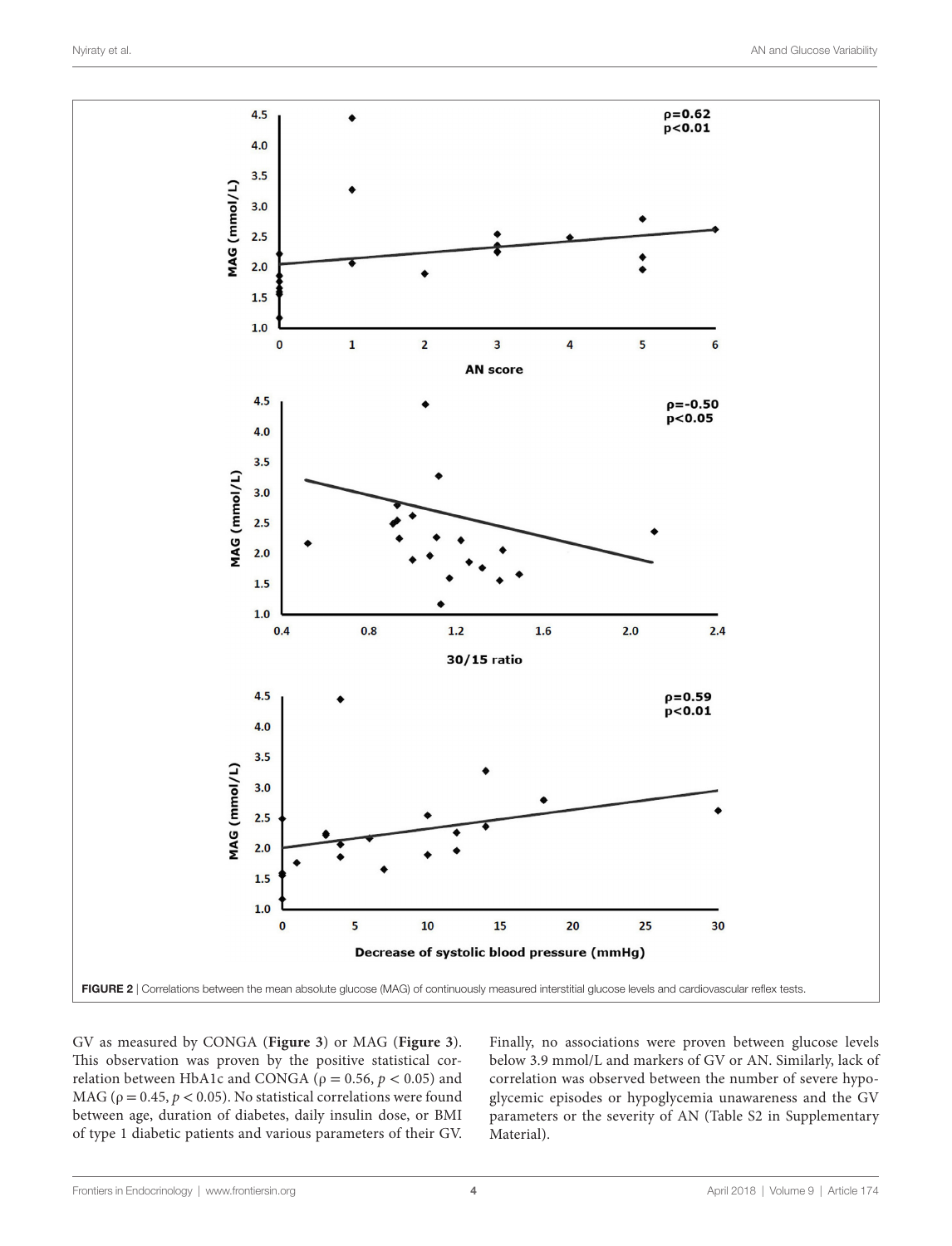

#### <span id="page-4-0"></span>**DISCUSSION**

Our data show for the first time an association between cardiovascular AN and higher GV in type 1 diabetic patients. The positive and negative significant statistical associations found in our study indicate increasing values of MAG and SD in the presence of more severe AN reflected by two CRT-s or the AN score. We have also found higher HbA1c in the presence of increased glucose variability, while patterns of hypoglycemia were not associated with AN or glucose variability. These results supplement the previously published observations in the literature.

Altered motor and sensory axonal functions were found in a study in patients with type 1 diabetes in the presence of high MAGE, an important marker of GV acquired from continuous interstitial glucose monitoring [\(20](#page-6-19)). In another study, type 1 diabetic patients with painful neuropathy had a higher mean glucose, a greater M-value, and more glycemic excursions compared with the painless group [\(21](#page-6-20)).

In DCCT, conducted on type 1 diabetic patients, GV calculated from the 7-point daily glucose profiles was not associated with the risk of development of retinopathy, nephropathy, or cardiovascular AN. The discrepant findings in DCCT with our study might be explained by different methods: the 7-point daily glucose profile is less sufficient to express GV than CGM applied in our study. Moreover, 30/15 ratio from the CRT-s was not performed in DCCT while we used it ([22\)](#page-6-21). Although GV often occurs in type 1 diabetic patients, the possible associations of this metabolic imbalance and neuropathy were more frequently analyzed in type 2 diabetic patients [\(23,](#page-6-22) [24](#page-6-23)). Glucose variability was identified as a risk factor of macrovascular complications as well as cardiovascular and malignant diseases but only in type 2 diabetic patients ([25,](#page-6-24) [26\)](#page-6-25). The connection between AN and hyper/or hypoglycemia is well documented. Autonomic nerve dysfunction is related to decreased hypoglycemia awareness leading to late realization and non-efficient management of abnormally low glucose ([27\)](#page-6-26). Impaired counter-regulatory response of epinephrine, norepinephrine to hypoglycemia was found in AN explaining the clear association between the occurrence of severe hypoglycemia and advanced cardiovascular AN

[\(28,](#page-6-27) [29](#page-6-28)). Finally, hypoglycemia-associated autonomic failure has been described ([30](#page-6-29)). On the other hand, parasympathetic autonomic dysfunction has been shown to be associated with postprandial hyperglycemia among newly diagnosed type 2 diabetic patients ([31\)](#page-7-0).

Slower gastric emptying mainly as a consequence of a parasympathetic involvement develops during the progression of diabetic neuronal damage ([32\)](#page-7-1). Gastroparesis in AN is considered as the underlying mechanism in patients with unexplained periods of hypoglycemia followed by hyperglycemia [\(33](#page-7-2), [34](#page-7-3)). Abnormal gastrointestinal peptide release due to autonomic dysfunction (including pancreatic polypeptide, motilin) causes additional motility and secretory dysfunctions that result in abnormal carbohydrate absorption ([35\)](#page-7-4).

In our study, several parameters of GV acquired from continuous interstitial glucose measurement associated with results of CRT-s and HbA1c of type 1 diabetic patients with disease. Continuous interstitial glucose detection provides a more detailed glucose time series than the self-monitored capillary glucose sampling or the variability of HbA1c. This method ensures the calculation of at least 10 parameters that describe glycemic stability of diabetic patients [\(19\)](#page-6-18). The mean values of GV parameters reflected serious glycemic instability in this group of patients with type 1 diabetes (**[Table 1](#page-2-0)**). SD as the most widely applied parameter that shows a linear relationship with mean glucose [\(9\)](#page-6-8) correlated with the overall severity of cardiovascular AN and the systolic blood pressure response to standing. The SD of interstitial glucose values is higher in the presence of more severe AN and if blood pressure fall is more pronounced to standing. The orthostatic hypotension is a characteristic late symptom of advanced neuropathy and reflects a sympathetic dysfunction. This sympathetic impairment is frequently associated with altered norepinephrine levels which might explain an abnormal counter-regulatory response to hypoglycemia. The other glucose variability marker, MAG, reflected more unstable glucose in our study, if the cumulative autonomic score was higher and two reflex tests were more abnormal. MAG is a summation of all absolute changes in glucose, divided by the time elapsed during the measurements. One of the two reflex tests that correlated with MAG was a ratio of the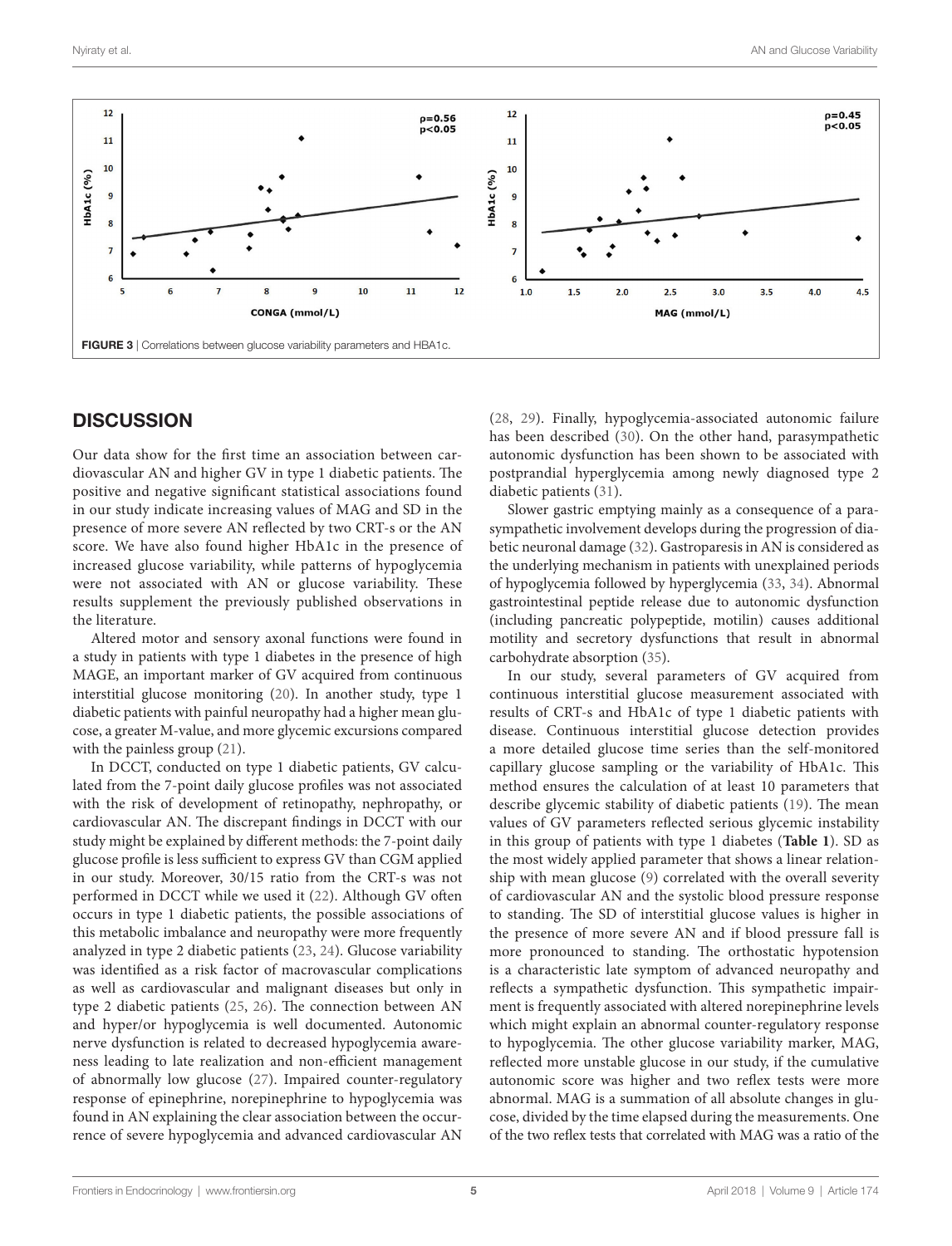heart rate responses to standing reflecting mainly the parasympathetic function, while the other, the orthostatic systolic blood pressure to standing supplied information on sympathetic function. Thus, parasympathetic and sympathetic functions are both altered if GV is enhanced. The statistical correlation between the measured glucose variability and cardiovascular autonomic functions support a final conclusion that there might be a causal relationship between glycemic instability and AN. The original correlations between AN score and GV indices were reproduced, when handgrip tests were excluded from the calculation of the AN scores of the patients. The low sensitivity and specificity of the handgrip test in the diagnosis of cardiovascular AN and its high dependency on hypertensive status and baseline diastolic BP were proven before [\(36](#page-7-5)). The similar significant correlations without handgrip tests support the hypothesis that handgrip has a low value in the measurement of AN and strengthens the observed correlations between autonomic function and GV. The relationship between AN and GV was clearly proven, although the mean severity of AN was moderate of the patients, while GV was severe (**[Table 1](#page-2-0)**).

As an interesting finding, we detected two correlations between markers of GV and HbA1c. The general approach of the literature to the possible relationship of GV and HbA1c is that these parameters reflect different patterns of carbohydrate metabolism: parameters of GV calculated from CGMS describe both hypo- and hyperglycemic episodes for a shortterm period, while HbA1c reflects mean blood glucose and primarily driven by the extent of hyperglycemia ([37\)](#page-7-6). One explanation of our finding is that the patients in this study might have spent more time in hyperglycemia than hypoglycemia if their variability markers were high. The hypoglycemic episodes were frequently followed by hyperglycemia and these intervals might have been added to the "purely" hyperglycemic episodes. The frequency or severity of the realized or measured hypoglycemic episodes in this study did not correlate with GV markers pointing also to the longer hyperglycemic intervals in our patients. The mean value of the HbA1c of the patients was over the target (8.1%) supporting the long-standing hyperglycemia. Analyzing the variability markers separately, MAG is relatively weakly associated with hypoglycemia and reflects more hyperglycemia. On the other hand, calculation of MAG includes a timing component and is not a purely amplitude describing parameter that might explain the parallel change with HbA1c ([38](#page-7-7)). The other parameter, CONGA is calculated from the difference between a current and earlier glucose measurements and expresses the SD of these differences reflecting definitely the timing of variability. These markers incorporating a time-dependent description of GV might have parallel kinetics with the change of HbA1c ([39\)](#page-7-8). The associations between HbA1c and GV as well as GV and AN allow conclusions that the higher HbA1c is responsible for AN and AN leads to GV but it also could be assumed that GV manifests in higher HbA1c that results AN.

We did not find significant correlation between number of any hypoglycemia, severe hypoglycemic episodes, or hypoglycemia unawareness and the severity of AN in our patients. In the EURODIAB IDDM Complications Study, only in case of a combined autonomic deficit in heart rate and blood pressure responses to standing was associated with a modest increase in the risk of severe hypoglycemia. Most of patients in our study had only a moderate AN. Moreover, in adults with type 1 diabetes in another study no relationship was found between hypoglycemia unawareness and autonomic dysfunction similarly with our observations ([29](#page-6-28), [40\)](#page-7-9). A study on type 1 diabetic patients, however, had conflicting data with our findings in which autonomic function characterized with heart rate variability correlated with low blood glucose index and area under the curve for hypoglycemia of CGM measures ([41\)](#page-7-10). Thus, application of different methods from ours revealed correlation between autonomic function and hypoglycemia that necessitates further explorations about this relationship.

Several factors may impact GV, particularly longer duration of diabetes is associated with higher GV. However, when the correlations were adjusted for HbA1c, age, and diabetes duration at a multivariate analysis, the relationship between SD and the systolic blood pressure response to standing remained significant ( $r = 0.49$ ,  $p < 0.05$ ). Although the moderate sample size may explain why only the correlation between SD and orthostatic hypotension remained significant after adjustment for confounding variables, it is noteworthy to stress the concept that in the presence of advanced AN a severe variability of glucose is observed in type 1 diabetic patients. Orthostatic hypotension is a characteristic sign of the late progressive stages of AN ([17\)](#page-6-16) and primarily refers to the impairment of the sympathetic autonomic function. Orthostatic blood pressure response was among the two tests associated with a high risk of severe hypoglycemia in the EURODIAB IDDM Complications Study ([29](#page-6-28)). The increased risk of hypoglycemia leads to pronounced GV in patients with impaired sympathetic function and is explained by the impaired counter-regulatory response to abnormally low glucose levels. The relatively low number of patients might be considered as a limitation of our study. Nevertheless, a similar or even smaller number of diabetic patients were recruited in other studies on the same field [\(27](#page-6-26), [28,](#page-6-27) [42](#page-7-11), [43](#page-7-12)). It should be added that according to the protocol of our study, AN and CGMS assessments were performed only in those cases in which both were indicated as a part of a medical management. The lack of the assessment of the symptoms of AN are among the limitations although these would predict the possible presence of autonomic dysfunction. A further limitation is that not all but two of four GV parameters correlated with the AN tests. One of these parameters is the most frequently applied standard GV marker, the SD by which our data are comparable with further studies.

### **CONCLUSION**

It can be concluded from our study that in type 1 diabetes, increased GV is in a close relationship with advanced AN and might be manifested in higher HbA1c. Due to our study design, it is not possible to differentiate whether glucose variability induces neuropathy or the glycemic instability is a consequence of neuropathy. The nature of these relationships should be explored in further studies.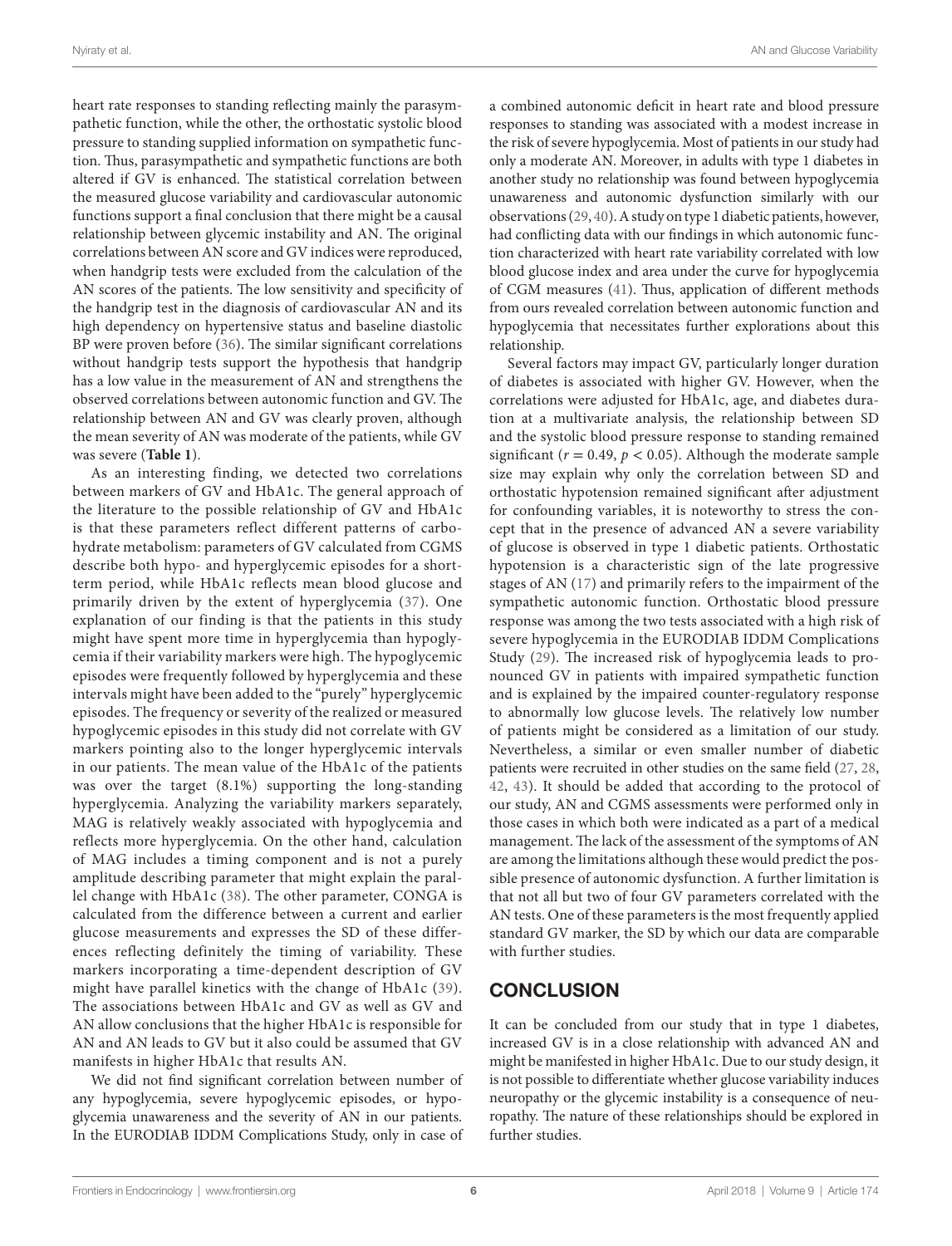### ETHICS STATEMENT

This study was carried out in accordance with the recommendations of The Regional Human Biomedical Research Ethics Committee of University of Szeged with written informed consent from all subjects. All subjects gave written informed consent in accordance with the Declaration of Helsinki. The protocol was approved by the Regional Human Biomedical Research Ethics Committee of University of Szeged.

## AUTHOR CONTRIBUTIONS

SN, FP, AO, SC, OV, GÁ, CL, SF, PK, and TV had substantial contributions to the conception of the work and design of the

### **REFERENCES**

- <span id="page-6-0"></span>1. Lachin JM, Genuth S, Nathan DM, Zinman B, Rutledge BN; DCCT/EDIC Research Group. Effect of glycemic exposure on the risk of microvascular complications in the diabetes control and complications trial. *Diabetes* (2008) 57:995–1001. doi[:10.2337/db07-1618](https://doi.org/10.2337/db07-1618)
- <span id="page-6-1"></span>2. UK Prospective Diabetes Study (UKPDS) Group. Intensive blood-glucose control with sulphonylureas or insulin compared with conventional treatment and risk of complications in patients with type 2 diabetes (UKPDS 33). *Lancet* (1998) 352(9131):837–53. doi:[10.1016/S0140-6736](https://doi.org/10.1016/S0140-6736
(98)07019-6) [\(98\)07019-6](https://doi.org/10.1016/S0140-6736
(98)07019-6)
- <span id="page-6-2"></span>3. Paty BW. The role of hypoglycemia in cardiovascular outcomes in diabetes. *Can J Diabetes* (2015) 39(5):155–9. doi[:10.1016/j.jcjd.2015.09.009](https://doi.org/10.1016/j.jcjd.2015.09.009)
- <span id="page-6-3"></span>4. Lam WF, Muller ES, Souverijn JH, Lamers CB, Masclee AA. Effect of acute hyperglycaemia on basal and fat-induced exocrine pancreatic secretion in humans. *Clin Sci (Lond)* (1997) 93(6):573–80. doi:[10.1042/cs0930573](https://doi.org/10.1042/cs0930573)
- <span id="page-6-4"></span>5. American Diabetes Association. 6. Glycemic targets: Standards of medical care in diabetes - 2018. *Diabetes Care* (2018) 41(Suppl 1):S55–64. doi[:10.2337/](https://doi.org/10.2337/dc18-S006) [dc18-S006](https://doi.org/10.2337/dc18-S006)
- <span id="page-6-5"></span>6. Frontoni S, Di Bartolo P, Avogaro A, Bosi E, Paolisso G, Ceriello A. Glucose variability: an emerging target for the treatment of diabetes mellitus. *Diabetes Res Clin Pract* (2013) 102(2):86–95. doi[:10.1016/j.diabres.2013.09.007](https://doi.org/10.1016/j.diabres.2013.09.007)
- <span id="page-6-6"></span>7. Munshi MN, Pandya N, Umpierrez GE, DiGenio A, Zhou R, Riddle MC. Contributions of basal and prandial hyperglycemia to total hyperglycemia in older and younger adults with type 2 diabetes mellitus. *J Am Geriatr Soc* (2013) 61:535–41. doi[:10.1111/jgs.12167](https://doi.org/10.1111/jgs.12167)
- <span id="page-6-7"></span>8. Kim WJ, Park CY. 1,5-Anhydroglucitol in diabetes mellitus. *Endocrine* (2013) 43(1):33–40. doi[:10.1007/s12020-012-9760-6](https://doi.org/10.1007/s12020-012-9760-6)
- <span id="page-6-8"></span>9. Saisho Y. Glycemic variability and oxidative stress: a link between diabetes and cardiovascular disease? *Int J Mol Sci* (2014) 15:18381–406. doi[:10.3390/](https://doi.org/10.3390/ijms151018381) iims151018381
- <span id="page-6-9"></span>10. Fukuda M, Tanaka A, Tahara Y, Ikegami H, Yamamoto Y, Kumahara Y, et al. Correlation between minimal secretory capacity of pancreatic β-cells and stability of diabetic control. *Diabetes* (1988) 37:81–8. doi[:10.2337/diab.37.1.81](https://doi.org/10.2337/diab.37.1.81)
- <span id="page-6-10"></span>11. Saisho Y. Importance of beta cell function for the treatment of type 2 diabetes. *J Clin Med* (2014) 3:923–43. doi:[10.3390/jcm3030923](https://doi.org/10.3390/jcm3030923)
- <span id="page-6-11"></span>12. Siafarikas A, Johnston RJ, Bulsara MK, O'Leary P, Jones TW, Davis EA. Early loss of the glucagon response to hypoglycemia in adolescents with type 1 diabetes. *Diabetes Care* (2012) 35(8):1757–62. doi[:10.2337/dc11-2010](https://doi.org/10.2337/dc11-2010)
- <span id="page-6-12"></span>13. Jin HY, Lee KA, Park TS. The impact of glycemic variability on diabetic peripheral neuropathy. *Endocrine* (2016) 53(3):643–8. doi:[10.1007/s12020-016-1005-7](https://doi.org/10.1007/s12020-
016-1005-7)
- <span id="page-6-13"></span>14. Fleischer J. Diabetic autonomic imbalance and glycemic variability. *J Diabetes Sci Technol* (2012) 6(5):1207–15. doi[:10.1177/193229681200600526](https://doi.org/10.1177/193229681200600526)
- <span id="page-6-14"></span>15. Ewing DJ, Clarke BF. Diagnosis and management of diabetic autonomic neuropathy. *Br Med* (1982) 285:916–8. doi[:10.1136/bmj.285.6346.916](https://doi.org/10.1136/bmj.285.6346.916)
- <span id="page-6-15"></span>16. Pop-Busui R, Boulton AJ, Feldman EL, Bril V, Freeman R, Malik RA, et al. Diabetic neuropathy: a position statement by the American diabetes association. *Diabetes Care* (2017) 40(1):136–54. doi[:10.2337/dc16-2042](https://doi.org/10.2337/dc16-2042)
- <span id="page-6-16"></span>17. Spallone V, Ziegler D, Freeman R, Bernardi L, Frontoni S, Pop-Busui R, et al. Cardiovascular autonomic neuropathy in diabetes: clinical impact,

paper, read and approved the final manuscript. SN, FP, AO, SC, and TV contributed to the measurements and analyses of data. GÁ, SF, PK, and TV drafted the paper or revised it critically for important intellectual content.

## ACKNOWLEDGMENTS

This study was published as an abstract of a presentation ([44](#page-7-13)).

#### SUPPLEMENTARY MATERIAL

The Supplementary Material for this article can be found online at [https://www.frontiersin.org/articles/10.3389/fendo.2018.00174/](https://www.frontiersin.org/articles/10.3389/fendo.2018.00174/full#supplementary-material) [full#supplementary-material.](https://www.frontiersin.org/articles/10.3389/fendo.2018.00174/full#supplementary-material)

<span id="page-6-17"></span>assessment, diagnosis, and management. *Diabetes Metab Res Rev* (2011) 27(7):639–53. doi:[10.1002/dmrr.1239](https://doi.org/10.1002/dmrr.1239) 

- 18. Ewing DJ, Martyn CN, Young RJ, Clarke BF. The value of cardiovascular autonomic function tests: 10 years experience in diabetes. *Diabetes Care* (1985) 8(5):491–8. doi[:10.2337/diacare.8.5.491](https://doi.org/10.2337/diacare.8.5.491)
- <span id="page-6-18"></span>19. Hill NR, Oliver NS, Choudhary P, Levy JC, Hindmarsh P, Matthews DR. Normal reference range for mean tissue glucose and glycemic variability derived from continuous glucose monitoring for subjects without diabetes in different ethnic groups. *Diabetes Technol Ther* (2011) 13(9):921–8. doi[:10.1089/dia.2010.0247](https://doi.org/10.1089/dia.2010.0247)
- <span id="page-6-19"></span>20. Kwai NC, Arnold R, Poynten AM, Krishnan AV. Association between glycemic variability and peripheral nerve dysfunction in type 1 diabetes. *Muscle Nerve* (2016) 54(5):967–9. doi[:10.1002/mus.25274](https://doi.org/10.1002/mus.25274)
- <span id="page-6-20"></span>21. Oyibo SO, Prasad YD, Jackson NJ, Jude EB, Boulton AJM. The relationship between blood glucose excursions and painful diabetic peripheral neuropathy: a pilot study. *Diabet Med* (2002) 19(10):870–3. doi[:10.1046/j.1464-](https://doi.org/10.1046/j.1464-
5491.2002.00801.x) [5491.2002.00801.x](https://doi.org/10.1046/j.1464-
5491.2002.00801.x)
- <span id="page-6-21"></span>22. Lachin JM, Bebu I, Bergenstal RM, Pop-Busui R, Service FJ, Zinman B, et al. Association of glycemic variability in type 1 diabetes with progression of microvascular outcomes in the diabetes control and complications trial. *Diabetes Care* (2017) 40(6):777–83. doi[:10.2337/dc16-2426](https://doi.org/10.2337/dc16-2426)
- <span id="page-6-22"></span>23. Jun JE, Jin SM, Baek J, Oh S, Hur KY, Lee MS, et al. The association between glycemic variability and diabetic cardiovascular autonomic neuropathy in patients with type 2 diabetes. *Cardiovasc Diabetol* (2015) 14:70. doi[:10.1186/](https://doi.org/10.1186/s12933-015-0233-0) [s12933-015-0233-0](https://doi.org/10.1186/s12933-015-0233-0)
- <span id="page-6-23"></span>24. Di Flaviani A, Picconi F, Di Stefano P, Giordani I, Malandrucco I, Maggio P, et al. Impact of glycemic and blood pressure variability on surrogate measures of cardiovascular outcomes in type 2 diabetic patients. *Diabetes Care* (2011) 34(7):1605–9. doi[:10.2337/dc11-0034](https://doi.org/10.2337/dc11-0034)
- <span id="page-6-24"></span>25. Nalysnyk L, Hernandez-Medina M, Krishnarajah G. Glycaemic variability and complications in patients with diabetes mellitus: evidence from a systematic review of the literature. *Diabetes Obes Metab* (2010) 12(4):288–98. doi:[10.1111/j.1463-1326.2009.01160.x](https://doi.org/10.1111/j.1463-1326.2009.01160.x)
- <span id="page-6-25"></span>26. Muggeo M, Zoppini G, Bonora E, Brun E, Bonadonna RC, Moghetti P, et al. Fasting plasma glucose variability predicts 10-year survival of type 2 diabetic patients: the Verona Diabetes Study. *Diabetes Care* (2000) 23(1):45–50. doi:[10.2337/diacare.23.1.45](https://doi.org/10.2337/diacare.23.1.45)
- <span id="page-6-26"></span>27. Fanelli C, Pampanelli S, Lalli C, Del Sindaco P, Ciofetta M, Lepore M, et al. Long-term intensive therapy of IDDM patients with clinically overt autonomic neuropathy: effects on hypoglycemia awareness and counterregulation. *Diabetes* (1997) 46:1172–81. doi[:10.2337/diab.46.7.1172](https://doi.org/10.2337/diab.46.7.1172)
- <span id="page-6-27"></span>28. Meyer C, Grossmann R, Mitrakou A, Mahler R, Veneman T, Gerich J, et al. Effects of autonomic neuropathy on counterregulation and awareness of hypoglycemia in type 1 diabetic patients. *Diabetes Care* (1998) 21(11):1960–6. doi:[10.2337/diacare.21.11.1960](https://doi.org/10.2337/diacare.21.11.1960)
- <span id="page-6-28"></span>29. Stephenson JM, Kempler P, Cavallo Perin P, Fuller JH. Is autonomic neuropathy a risk factor for severe hypoglycaemia? The EURODIAB IDDM Complications Study. *Diabetologia* (1996) 39:1372–6. doi:[10.1007/s001250050585](https://doi.org/10.1007/s001250050585)
- <span id="page-6-29"></span>30. Adler GK, Bonyhay I, Failing H, Waing E, Dotson S, Freeman R. Antecedent hypoglycemia impairs autonomic cardiovascular function. *Diabetes* (2009) 58:360–6. doi[:10.2337/db08-1153](https://doi.org/10.2337/db08-1153)